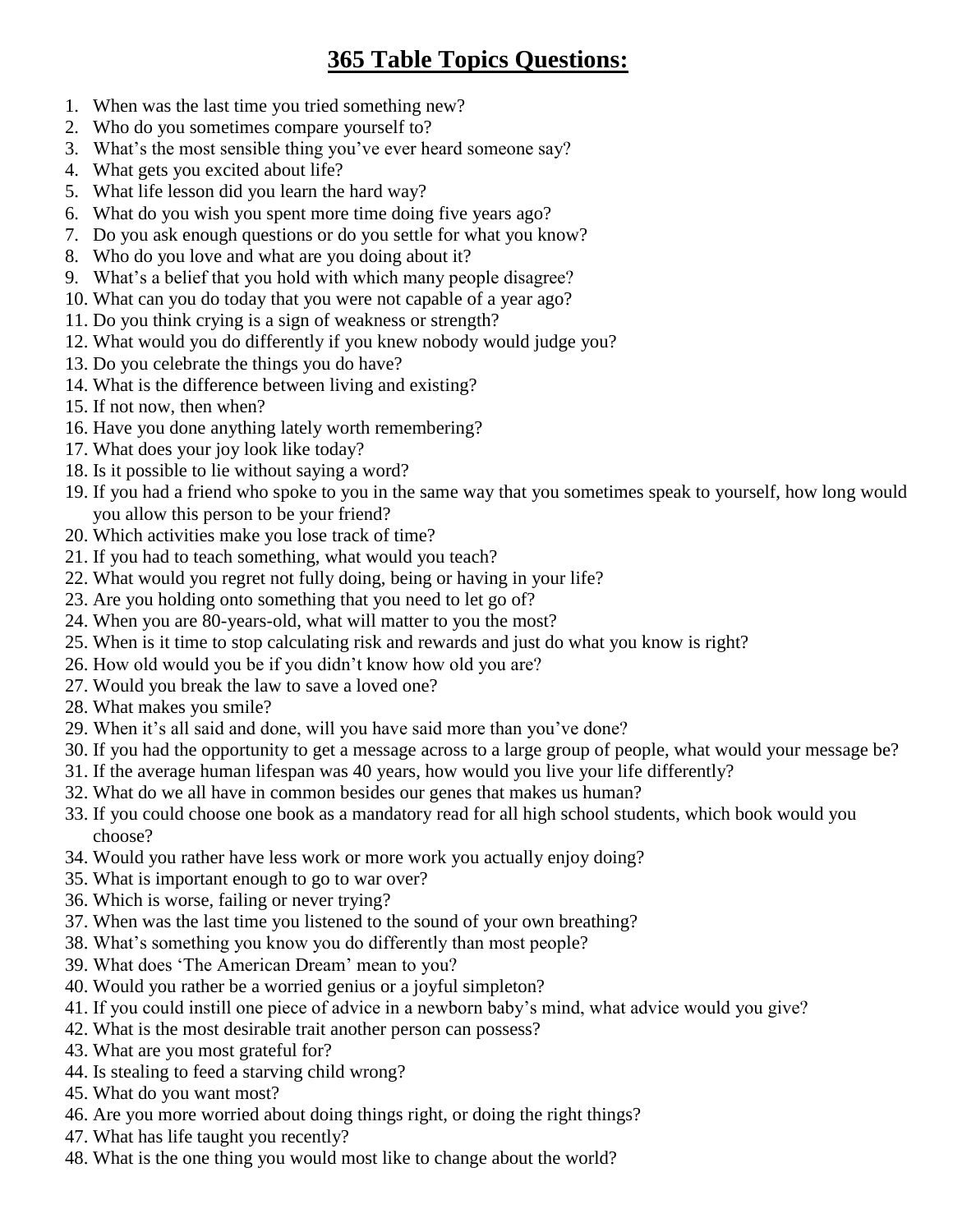- 49. Where do you find inspiration?
- 50. Can you describe your life in a six word sentence?
- 51. If we learn from our mistakes, why are we always so afraid to make a mistake?
- 52. What impact do you want to leave on the world?
- 53. What is the most defining moment of your life thus far?
- 54. In the haste of your daily life, what are you not seeing?
- 55. If life is so short, why do we do so many things we don't like and like so many things we don't do?
- 56. What lifts your spirits when life gets you down?
- 57. Have you ever regretted something you did not say or do?
- 58. Has your greatest fear ever come true?
- 59. Why do we think of others the most when they're gone?
- 60. What is your most beloved childhood memory?
- 61. Is it more important to love or be loved?
- 62. If it all came back around to you, would it help you or hurt you?
- 63. If you had the chance to go back in time and change one thing would you do it?
- 64. If a doctor gave you five years to live, what would you try to accomplish?
- 65. What is the difference between falling in love and being in love?
- 66. Who do you think stands between you and happiness?
- 67. What is the difference between innocence and ignorance?
- 68. What is the simplest truth you can express in words?
- 69. What gives your life meaning?
- 70. Can there be happiness without sadness? Pleasure without pain? Peace without war?
- 71. What's the one thing you'd like others to remember about you at the end of your life?
- 72. Is there such a thing as perfect?
- 73. To what degree have you actually controlled the course your life has taken?
- 74. What does it mean to be human?
- 75. If you looked into the heart of your enemy, what do you think you would find that is different from what is in your own heart?
- 76. What do you love most about yourself?
- 77. Where would you most like to go and why?
- 78. Is it more important to do what you love or to love what you are doing?
- 79. What do you imagine yourself doing ten years from now?
- 80. What small act of kindness were you once shown that you will never forget?
- 81. What is your happiest childhood memory? What makes it so special?
- 82. Do you own your things or do your things own you?
- 83. Would you rather lose all of your old memories or never be able to make new ones?
- 84. How do you deal with someone in a position of power who wants you to fail?
- 85. What do you have that you cannot live without?
- 86. When you close your eyes what do you see?
- 87. What sustains you on a daily basis?
- 88. What are your top five personal values?
- 89. Why must you love someone enough to let them go?
- 90. Do you ever celebrate the green lights?
- 91. What personal prisons have you built out of fears?
- 92. What one thing have you not done that you really want to do?
- 93. Why are you, you?
- 94. If you haven't achieved it yet what do you have to lose?
- 95. What three words would you use to describe the last three months of your life?
- 96. Is it ever right to do the wrong thing? Is it ever wrong to do the right thing?
- 97. How would you describe 'freedom' in your own words?
- 98. What is the most important thing you could do right now in your personal life?
- 99. If you could ask one person, alive or dead, only one question, who would you ask and what would you ask?
- 100. If happiness was the national currency, what kind of work would make you rich?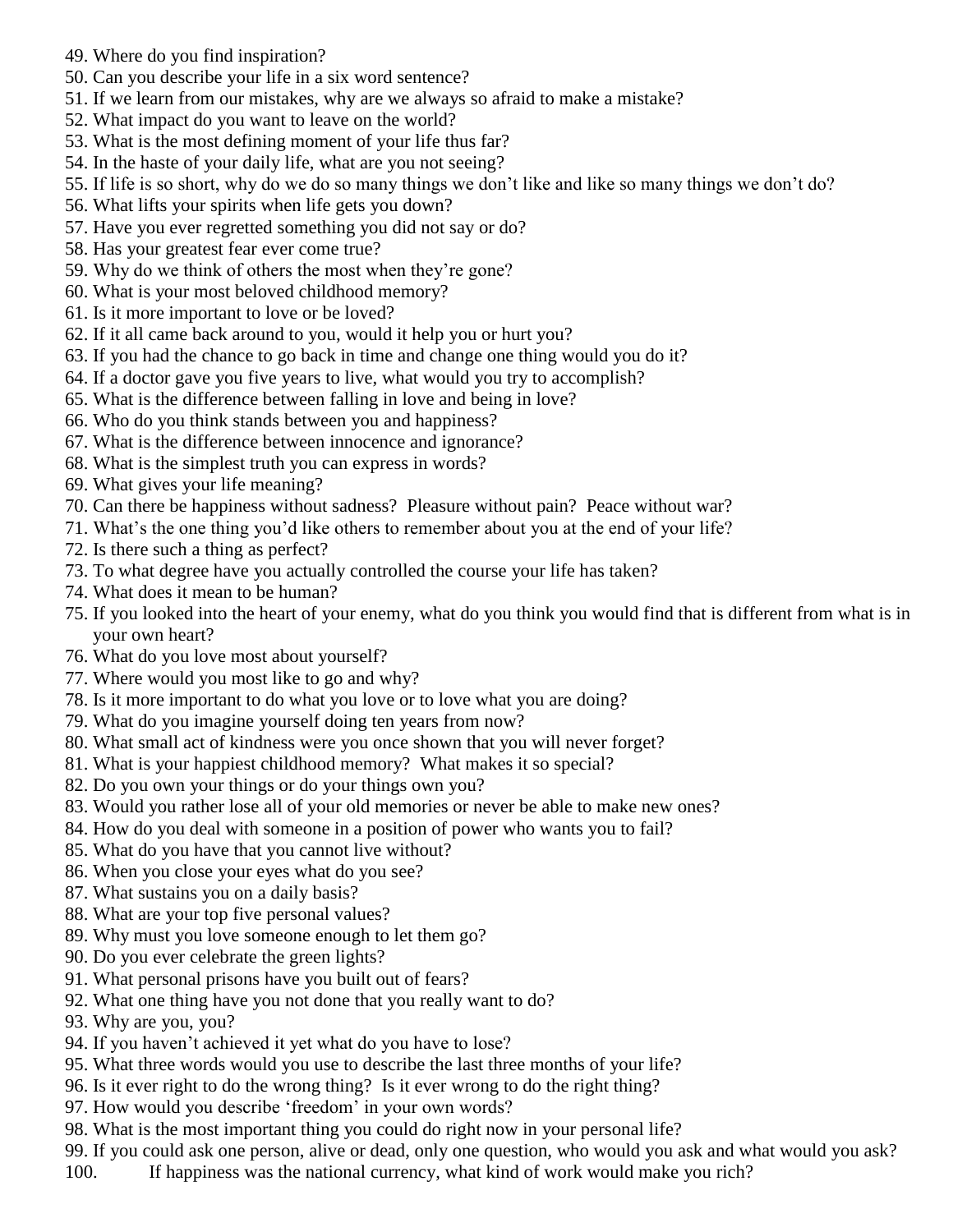- 101. What is your number one goal for the next six months?
- 102. Would you ever give up your life to save someone else?
- 103. Are you happy with yourself?
- 104. What is the meaning of 'peace' to you?
- 105. What are three moral rules you will never break?
- 106. What does it mean to allow another person to truly love you?
- 107. Who or what do you think of when you think of love?
- 108. If your life was a novel, what would be the title and how would your story end?
- 109. What would you not give up for \$1,000,000 in cash?
- 110. When do you feel most like yourself?
- 111. When you help someone do you ever think, "What's in it for me?"
- 112. What is your greatest challenge?
- 113. How do you know when it's time to continue holding on or time to let go?
- 114. How do you define success?
- 115. If someone could tell you the exact day and time you are going to die, would you want them to tell

## you?

- 116. If I could grant you one wish what would you wish for?
- 117. What have you read online recently that inspired you?
- 118. Why do religions that advocate unity divide the human race?
- 119. If you could live one day of your life over again, what day would you choose?
- 120. What can money not buy?
- 121. If you left this life tomorrow, how would you be remembered?
- 122. Beyond the titles that others have given you, who are you?
- 123. If you could live the next 24 hours and then erase it and start over just once, what would you do?
- 124. Is it possible to know the truth without challenging it first?
- 125. What word best describes the way you've spent the last month of your life?
- 126. What makes everyone smile?
- 127. What do you owe yourself?
- 128. What would your 'priceless' MasterCard-style commercial be?
- 129. Can you think of a time when impossible became possible?
- 130. Why do you matter?
- 131. How have you changed in the last five years?
- 132. What are you sure of in your life?
- 133. When you think of 'home,' what, specifically, do you think of?
- 134. What's the difference between settling for things and accepting the way things are?
- 135. How many of your friends would you trust with your life?
- 136. What's your definition of heaven?
- 137. What is your most prized possession?
- 138. How would you describe yourself in one sentence?
- 139. What stands between you and happiness?
- 140. What makes a person beautiful?
- 141. Is there ever a time when giving up makes sense?
- 142. What makes you proud?
- 143. How do you find the strength to do what you know in your heart is right?
- 144. Where do you find peace?
- 145. When have you worked hard and loved every minute of it?
- 146. How short would your life have to be before you would start living differently today?
- 147. Is it better to have loved and lost or to have never loved at all?
- 148. What would you do if you made a mistake and somebody died?
- 149. Who do you trust and why?
- 150. If you were forced to eliminate every physical possession from your life with the exception of what could fit into a single backpack, what would you put in it?
- 151. When does silence convey more meaning than words?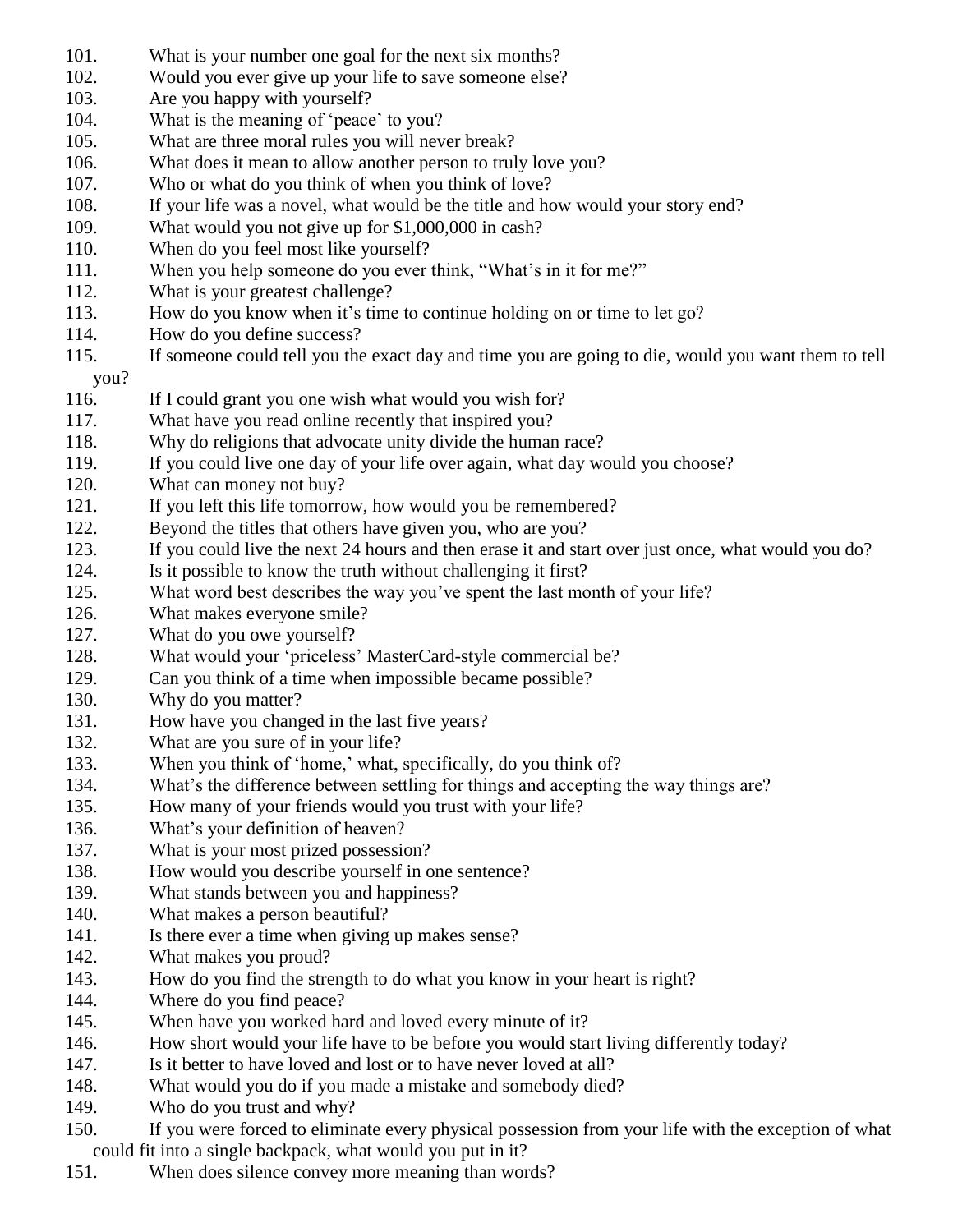- 152. How do you spend the majority of your free time?
- 153. Who do you think of first when you think of 'success?'
- 154. What did you want to be when you grew up?
- 155. How will today matter in five years from now?
- 156. How have you helped someone else recently?
- 157. What is your greatest skill?
- 158. Do you see to believe or believe to see?
- 159. How are you pursuing your dreams right now?
- 160. What's the next big step you need to take?
- 161. If today was the last day of your life, would you want to do what you are about to do today?
- 162. If today was the last day of your life, who would you call and what would you tell them?
- 163. Who do you dream about?
- 164. What do you have trouble seeing clearly in your mind?
- 165. What are you looking forward to?
- 166. What is the number one thing you want to accomplish before you die?
- 167. When is love a weakness?
- 168. What has been the most terrifying moment of your life thus far?
- 169. Who is the strongest person you know?
- 170. If you could take a single photograph of your life, what would it look like?
- 171. Is the reward worth the risk?
- 172. For you personally, what makes today worth living?
- 173. What have you done in the last year that makes you proud?
- 174. What did you learn recently that changed the way you live?
- 175. What is your fondest memory from the past three years?
- 176. What are the primary components of a happy life?
- 177. How would the world be different if you were never born?
- 178. What is your favorite song and why?
- 179. With the resources you have right now, what can you do to bring yourself closer to your goal?
- 180. What are your top three priorities?
- 181. Why do we idolize sports players?
- 182. What is the nicest thing someone has ever done for you?
- 183. What do you see when you look into the future?
- 184. What makes you angry? Why?
- 185. What is the most valuable life lesson you learned from your parents?
- 186. What does love feel like?
- 187. What are your favorite simple pleasures?
- 188. If you could go back in time and tell a younger version of yourself one thing, what would you tell?
- 189. What do you do to deliberately impress others?
- 190. What will you never do?
- 191. Excluding romantic relationships, who do you love?
- 192. What is your earliest childhood memory?
- 193. What book has had the greatest influence on your life?
- 194. What three questions do you wish you knew the answers to?
- 195. What is the greatest peer pressure you've ever felt?
- 196. What's the biggest lie you once believed was true?
- 197. In your lifetime, what have you done that hurt someone else?
- 198. What's the best part of growing older?
- 199. What's been on your mind most lately?
- 200. What do you think is worth waiting for?
- 201. What chances do you wish you had taken?
- 202. Where else would you like to live? Why?
- 203. What motivates you to go to work each day?
- 204. What do you wish you had done differently?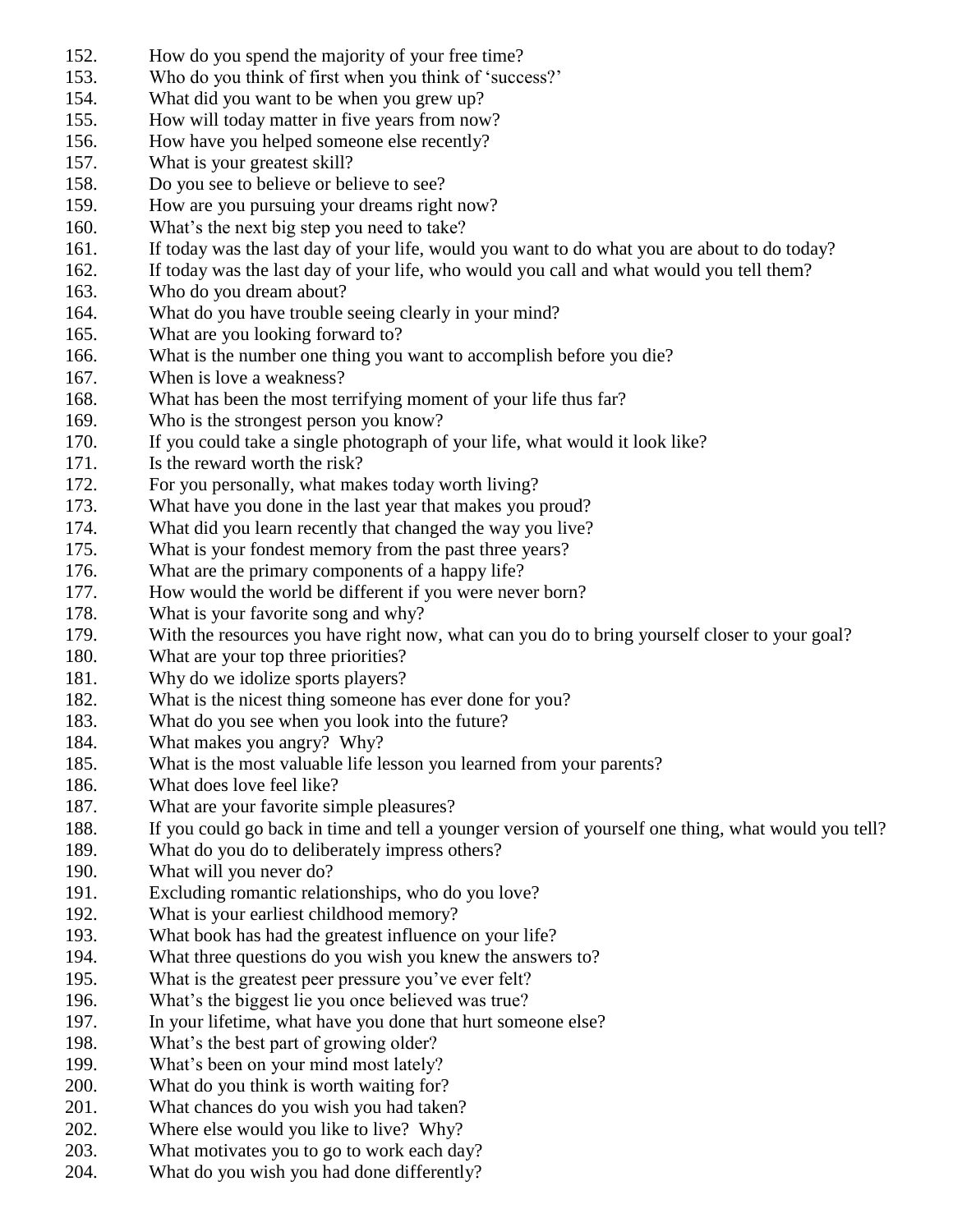- 205. What is your greatest strength and your greatest weakness?
- 206. When was the last time you lied? What did you lie about?
- 207. What made you smile this week?
- 208. What do you do with the majority of your money?
- 209. What motivates you to be your best?
- 210. When was the last time you lost your temper? About what?
- 211. What will you never give up on?
- 212. When you look into the past, what do you miss the most?
- 213. How would you describe the past year of your life in one sentence?
- 214. What is the most spontaneous thing you've ever done?
- 215. What makes you uncomfortable?
- 216. If you had to move 3000 miles away, what one thing would you miss the most?
- 217. What worries you about the future?
- 218. What one 'need' and one 'want' will you strive to achieve in the next twelve months?
- 219. What life lessons did you have to experience firsthand before you fully understood them?
- 220. Do you like the city or town you live in? Why or why not?
- 221. What's the best part of being you?
- 222. When you look back over the past month, what single moment stands out?
- 223. What do you do to relieve stress?
- 224. What is your happiest memory?
- 225. What is your saddest memory?
- 226. What would you like to change?
- 227. How many people do you love?
- 228. What's the best decision you've ever made?
- 229. What's your favorite true story that you enjoy sharing with others?
- 230. Right now, at this moment, what do you want most?
- 231. What are you waiting for? How are you writing your life's story?
- 232. What makes love last?
- 233. What good comes from suffering?
- 234. What's the most important lesson you've learned in the last year?
- 235. Based on you current daily actions and routines, where would you expect to be in five years?
- 236. What was your last major accomplishment?
- 237. Through all of life's twists and turns who has been there for you?
- 238. What or who has been distracting you?
- 239. What are you looking forward to in the upcoming week?
- 240. Who is your mentor and what have you learned from them?
- 241. What are you uncertain about?
- 242. What do you think about when you lie awake in bed?
- 243. What's something most people don't know about you?
- 244. When you have a random hour of free time, what do you usually do?
- 245. What makes you weird?
- 246. If you could relive yesterday what would you do differently?
- 247. What do you do over and over again that you hate doing?
- 248. Would you rather your child be less attractive and extremely intelligent or extremely attractive and less intelligent?
- 249. What white lies do you often tell?
- 250. What is the biggest change you have made in your life in the last year?
- 251. What do you understand today about your life that you did not understand a year ago?
- 252. Whose life have you had the greatest impact on?
- 253. What did life teach you yesterday?
- 254. Who impresses you?
- 255. What have you done that you are not proud of?
- 256. When should you reveal a secret that you promised you wouldn't reveal?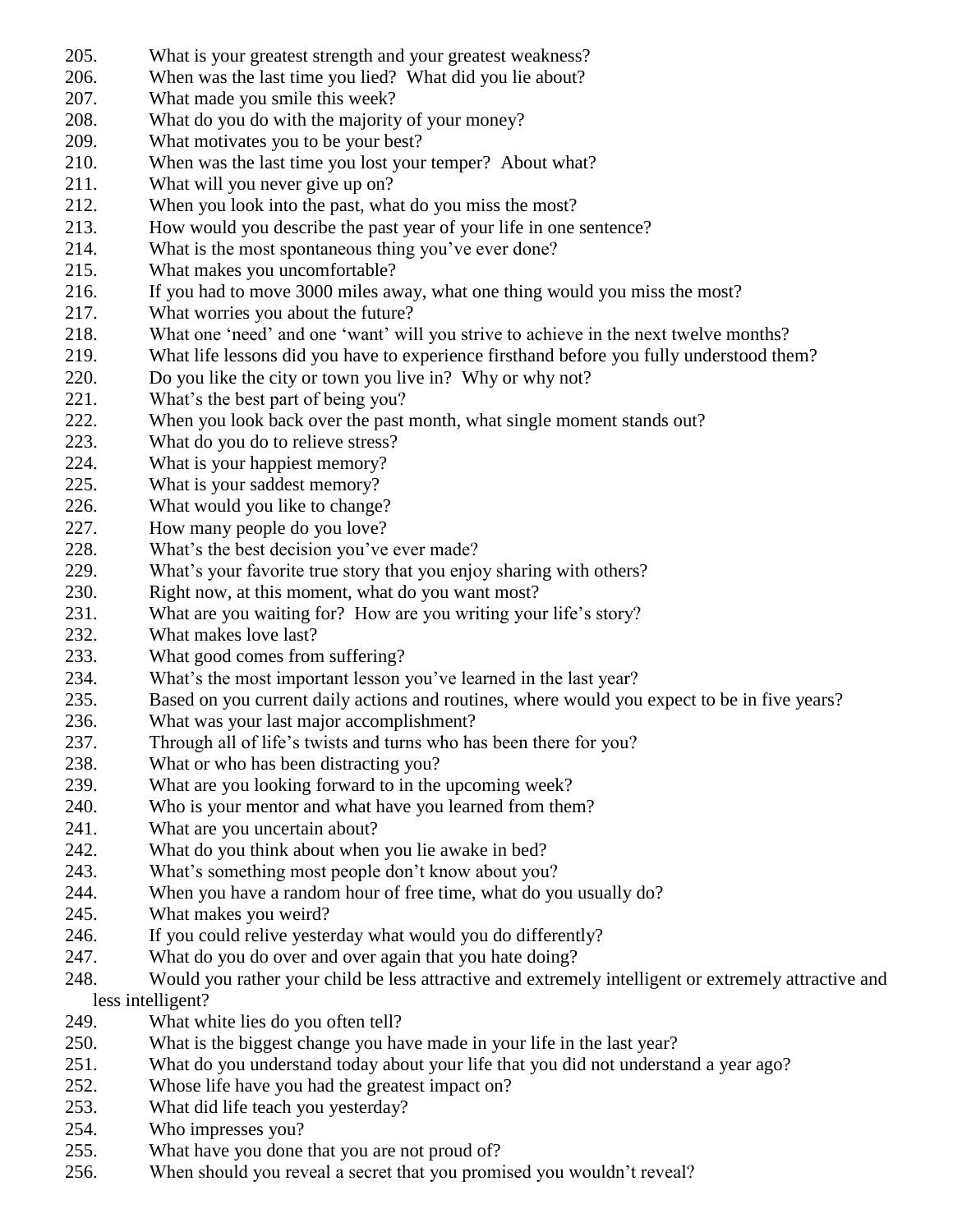- 257. How would you spend your ideal day?
- 258. What is the one primary quality you look for in a significant other?
- 259. What do you admire most about your mother and father?
- 260. What is the best advice you have ever received?
- 261. If you could live forever, would you want to? Why?
- 262. If you had to be someone else for one day, who would you be and why?
- 263. What positive changes have you made in your life recently?
- 264. Who makes you feel good about yourself?
- 265. What is your biggest regret?
- 266. Which one of your responsibilities do you wish you could get rid of?
- 267. What's something you don't like to do that you are still really good at?
- 268. What type of person angers you the most?
- 269. What is missing in your life?
- 270. What is your most striking physical attribute?
- 271. What has fear of failure stopped you from doing?
- 272. Who would you like to please the most?
- 273. If you could go back in time and change things, what would you change about the week that just passed?
	-
- 274. When you meet someone for the very first time what do you want them to think about you?
- 275. Who would you like to forgive?
- 276. At what point during the last five years have you felt lost and alone?
- 277. What is one opportunity you believe you missed out on when you were younger?
- 278. What do you want more of in your life?
- 279. What do you want less of in your life?
- 280. Who depends on you?
- 281. Who has had the greatest impact on your life?
- 282. Are you happy with where you are in your life? Why?
- 283. In one year from today, how do you think your life will be different?
- 284. How have you sabotaged yourself in the past five years?
- 285. Other than money, what else have you gained from your current job?
- 286. Whom do you secretly envy? Why?
- 287. In twenty years, what do you want to remember?
- 288. What are you most excited about in your life right now today?
- 289. What experience from this past year do you appreciate the most?
- 290. What is the most enjoyable thing your family has done together in the last three years?
- 291. How many hours of television do you watch in a week? A month? A year?
- 292. What is the biggest obstacle that stands in your way right now?
- 293. What do you sometimes pretend you understand that you really don't?
- 294. What do you like most about your job? What do you dislike most about your job?
- 295. What's something new you recently learned about yourself?
- 296. In one sentence, how would you describe your relationship with your mother?
- 297. What was the most defining moment in your life during this past year?
- 298. What's the number one change you need to make in your life in the next twelve months?
- 299. What makes you feel secure?
- 300. What is your favorite sound?
- 301. What are the top three qualities you look for in a friend?
- 302. What simple gesture have you recently witnessed that renewed your hope in humanity?
- 303. What is your favorite smell?
- 304. What recent memory makes you smile the most?
- 305. In one word, how would you describe your childhood?
- 306. What celebrities do you admire? Why?
- 307. What is the number one motivator in your life right now?
- 308. What music do you listen to to lift your spirits when you're feeling down?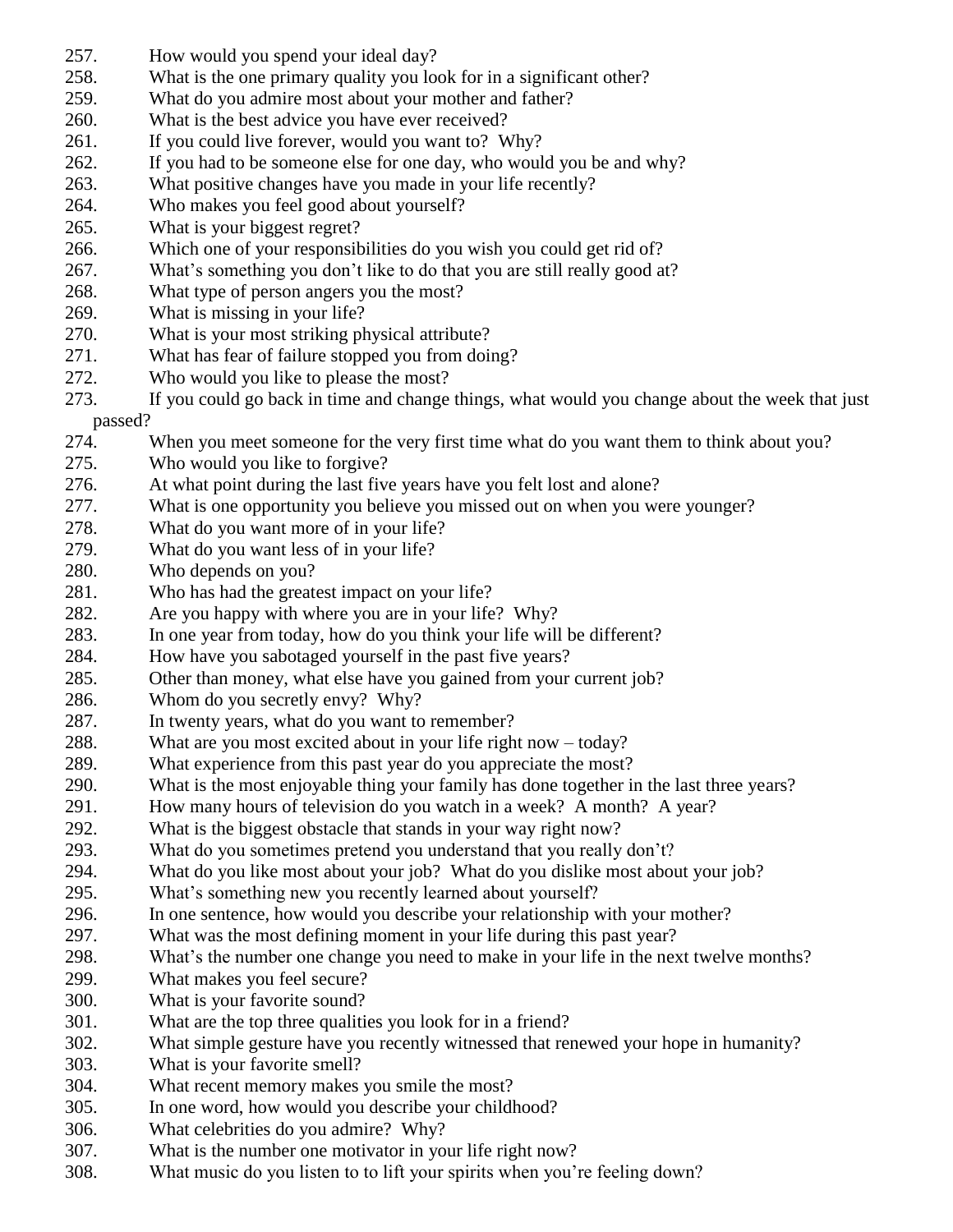- 309. If I gave you \$1000 and told you that you had to spend it today, what would you buy?
- 310. What was the last thing that made you laugh out loud?
- 311. What is your biggest pet peeve?
- 312. Who was the last person you said "I love you" to?
- 313. What is your biggest phobia?
- 314. What are some recent compliments you've received?
- 315. How many friends do you have in real life that you talk to regularly?
- 316. How much money per month is enough for you to live comfortably?
- 317. When was your first impression of someone totally wrong?
- 318. How many hours a week do you spend online?
- 319. What do you love to do?
- 320. What specific character trait do you want to be known for?
- 321. Are you more like your mom or your dad? In what way?
- 322. What is the number one quality that makes someone a good leader?
- 323. What bad habits do you want to break?
- 324. What is your favorite place on Earth?
- 325. What do you love to practice?
- 326. What questions do you often ask yourself?
- 327. What are you an expert at?
- 328. How would an extra \$1000 a month change your life?
- 329. What things in life should always be free?
- 330. What is your favorite time of the year?
- 331. What is something you have always wanted since you were a kid?
- 332. What is the most recent dream you remember having while sleeping?
- 333. What confuses you?
- 334. In what way are you your own worst enemy?
- 335. When did you not speak up when you should have?
- 336. What is your favorite quote?
- 337. What is your favorite fictional story? (novel, movie, fairytale, etc.)
- 338. Where or who do you turn to when you need good advice?
- 339. What artistic medium do you use to express yourself?
- 340. Who or what is the greatest enemy of mankind?
- 341. What's something you wish you had done earlier in life?
- 342. What is the closest you have ever come to fearing for your life?
- 343. How do you deal with isolation and loneliness?
- 344. What do you know well enough to teach to others?
- 345. What's a quick decision you once made that changed your life?
- 346. What have you lost interest in recently?
- 347. What makes life easier?
- 348. What was the last thing you furiously argued about with someone?
- 349. What job would you never do no matter how much it paid?
- 350. What is the number one solution to healing the world?
- 351. What could society do without?
- 352. What stresses you out?
- 353. Now that it's behind you, what did you do last week that was memorable?
- 354. Where do you spend most of your time while you're awake?
- 355. What makes someone a hero?
- 356. When in your life have you been a victim of stereotyping?
- 357. When was the last time you felt lucky?
- 358. When did you first realize that life is short?
- 359. What is the most insensitive thing a person can do?
- 360. What can someone do to grab your attention?
- 361. What do you usually think about on your drive home from work?